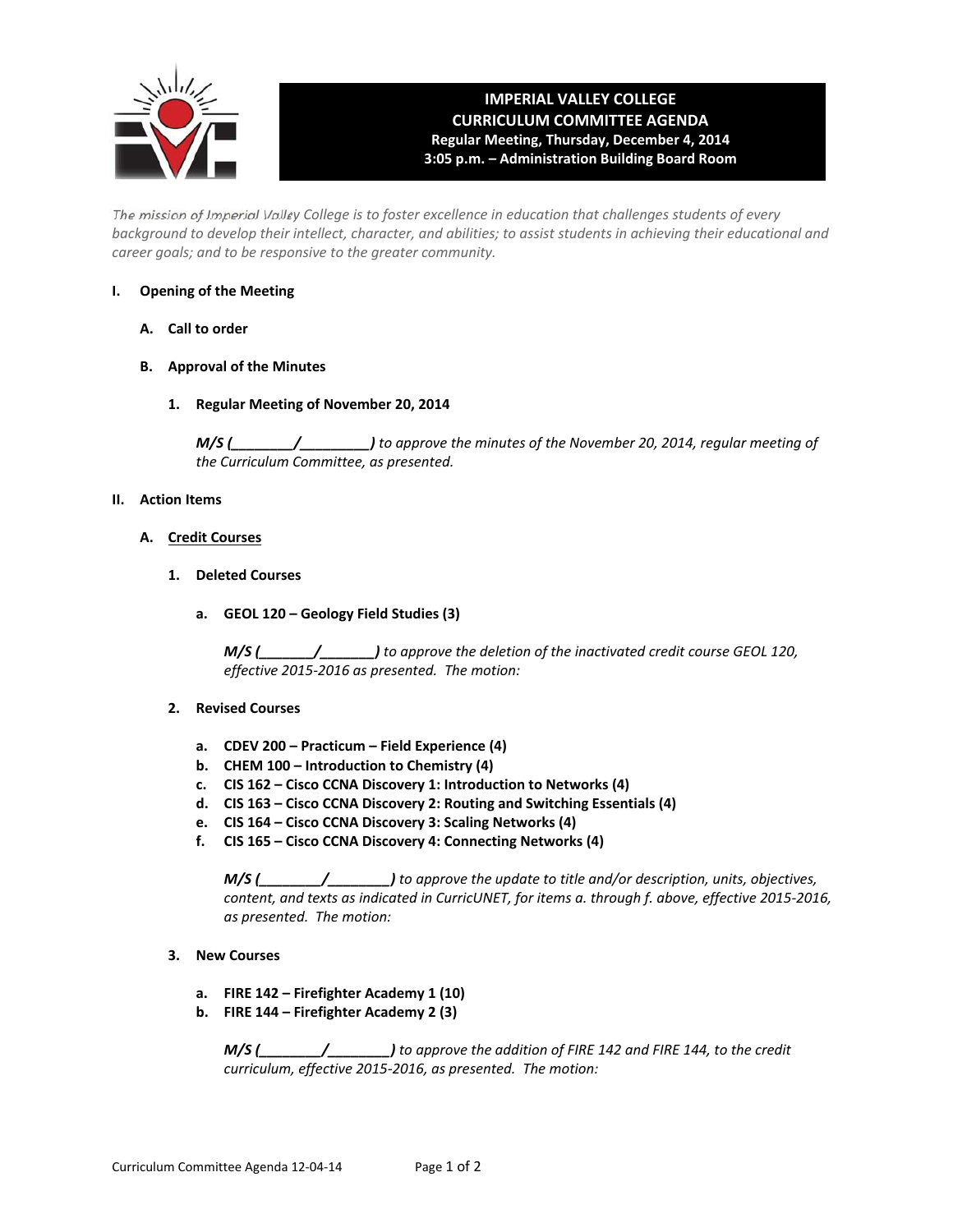#### **B. Distance Education Courses – Addendum Documentation**

 **a. CHEM 100 – Introduction to Chemistry (4)**

*M/S (\_\_\_\_\_\_\_/\_\_\_\_\_\_\_\_) to approve the Distance Education Addendum for CHEM 100, effective 2015‐2016, to provide greater access and allow the inclusion of all modalities of learning, as presented. The motion:*

# **C. Degrees and Certificates**

### **1. Revised Degrees and Certificates**

# **a. Agriculture Business Management Degree (Agriculture Business for Transfer Degree)**

*M/S (\_\_\_\_\_\_\_\_\_/\_\_\_\_\_\_\_\_\_\_) to approve the revision of the Agriculture Business Management Degree from Associate in Science (A.S.) Degree to Associate in Science in Agriculture Business for Transfer (A.S.‐T.) Degree, effective 2015‐2016, as presented. The motion:*

# **b. Firefighter I Certificate**

*M/S (\_\_\_\_\_\_\_\_\_/\_\_\_\_\_\_\_\_\_\_) to approve the revision to the Firefighter I Certificate, effective 2015‐2016, as presented. The motion:* 

# **c. Liberal Studies – General and SDSU Teacher Prep Options (Elementary Teacher Education for Transfer)**

*M/S (\_\_\_\_\_\_\_\_\_/\_\_\_\_\_\_\_\_\_\_) to approve the revision of the Liberal Studies General and SDSU Teacher Prep Option Degree Programs, from Associate in Arts (A.A.) Degrees to Associate in Arts in Elementary Teacher Education for Transfer (A.A.‐T.) Degree, effective 2015‐2016, as presented. The motion:*

#### **III. Discussion Items**

#### **IV. Information Items**

# **V. Other Items**

**VI. Next Regular Meeting: February 19, 2014, 3:05pm in the Board Room**

#### **VII. Adjournment**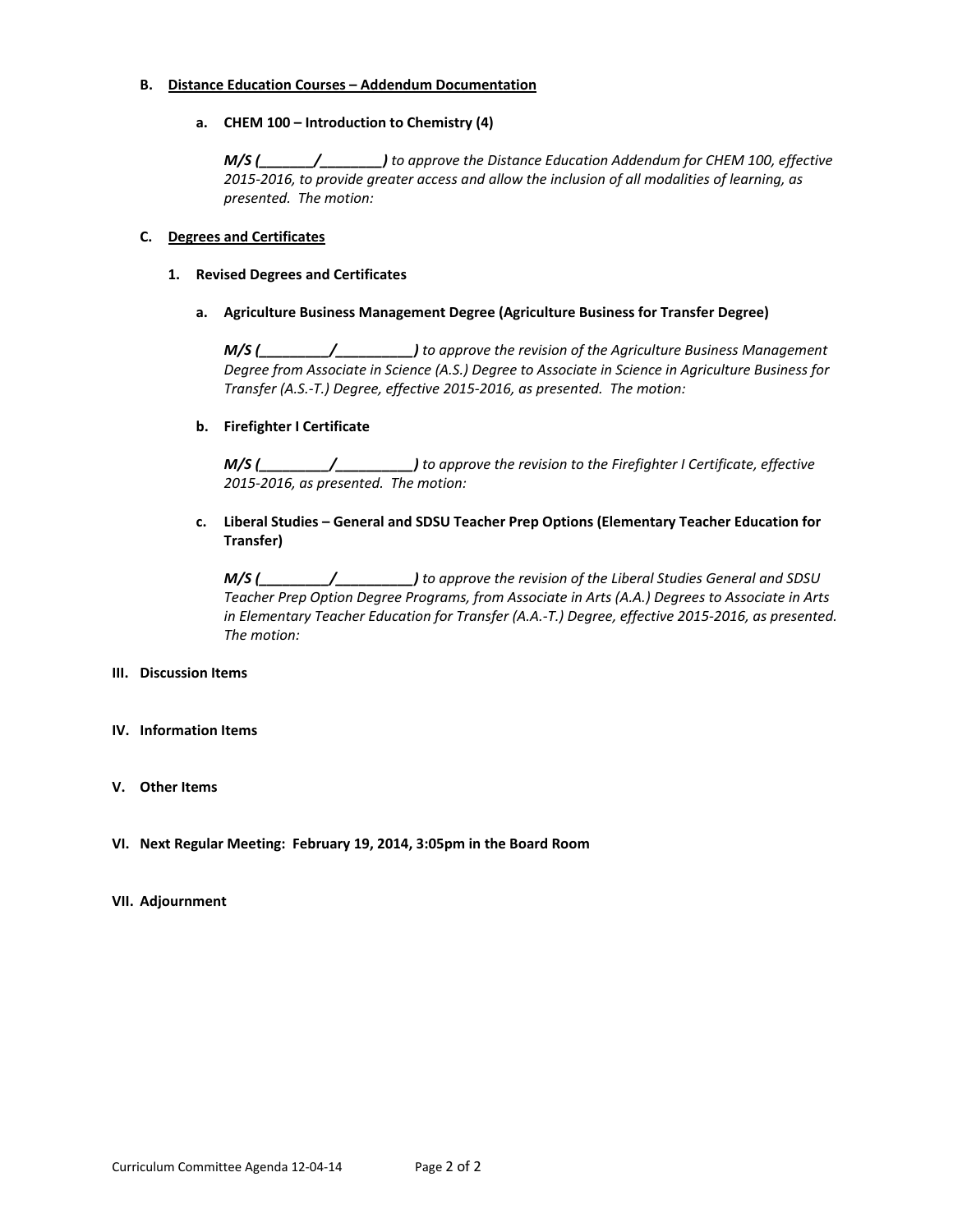

# **IMPERIAL VALLEY COLLEGE CURRICULUM COMMITTEE MINUTES Unadopted) Regular Meeting, Thursday, November 20, 2014 3:05 p.m. –Board Room**

**Present:** │ □Nicholas Akinkuoye │ ⊠Craig Blek │ □Susan Carreon │ ⊠David Drury **ØKathleen Dorantes │ □Gaylla Finnell │ ØDaniel Gilison │ ØCarol Hegarty ØAllyn Leon** | ØJose Lopez | ØNorma Nava | ØTrinidad Argüelles **ØFrank Rapp | ØJose Ruiz | □James Patterson | ØVeronica Soto ⊠Kevin White** │ □ Cathy Zazueta │ ⊠ASG Representative Claudia Curiel **Consultants:**  $\Box$ Tina Aguirre  $\Box$  **Gloria Hoisington**  $\Box$  Ted Cesar  $\Box$  Becky Green ☐Todd Finnell ☐Jill Nelipovich ☐Norma Nunez Efrain Silva the contract of the contract of the contract of the contract of the contract of the contract of the contract of **Ex-officio Michael Heumann Visitors**: **Recorder:** | Dixie Krimm

# **I. Opening of the Meeting**

# **A. Call to order**

Frank Rapp called the regular meeting of the Imperial Valley College Curriculum Committee to order at 3:10 pm on Thursday, November 20, 2014.

### **B. Approval of the Minutes**

- **1. Regular Meeting of November 6, 2014**
- **2. Special Meeting of November 13, 2014**

*M/S/C (Gilison/White) to approve the minutes of the November 6, and November 13, 2014, regular and special meetings of the Curriculum Committee, as presented. The motion carried.*

#### **II. Action Items**

#### **A. Credit Courses**

#### **1. Revised Courses**

- **a. AG 130 – Agricultural Economics (3)**
- **b. AG 134 – Agricultural Business Organization (3)**
- **c. AG 136 – Agricultural Sales, Communication, and Service Management (3)**
- **d. AG 138 – Computer Applications in Agriculture (3)**
- **e. ATHL 120 – Intercollegiate Cross Country & PE (3)**
- **f. ATHL 121 – Out‐of‐Season Intercollegiate Cross Country & PE (3)**
- **g. ATHL 122 – Intercollegiate Volleyball & PE (3)**
- **h. ATHL 123 – Out‐of‐Season Intercollegiate Volleyball & PE (3)**
- **i. ATHL 124 – Intercollegiate Men's Soccer & PE (3)**
- **j. ATHL 125 – Out‐of‐Season Intercollegiate Men's Soccer & PE (3)**
- **k. ATHL 126 – Intercollegiate Women's Soccer & PE (3)**
- **l. ATHL 127 – Out‐of‐Season Intercollegiate Women's Soccer & PE (3)**
- **m. ATHL 128 – Intercollegiate Men's Basketball & PE 1 (3)**
- **n. ATHL 129 – Intercollegiate Men's Basketball & PE 2 (3)**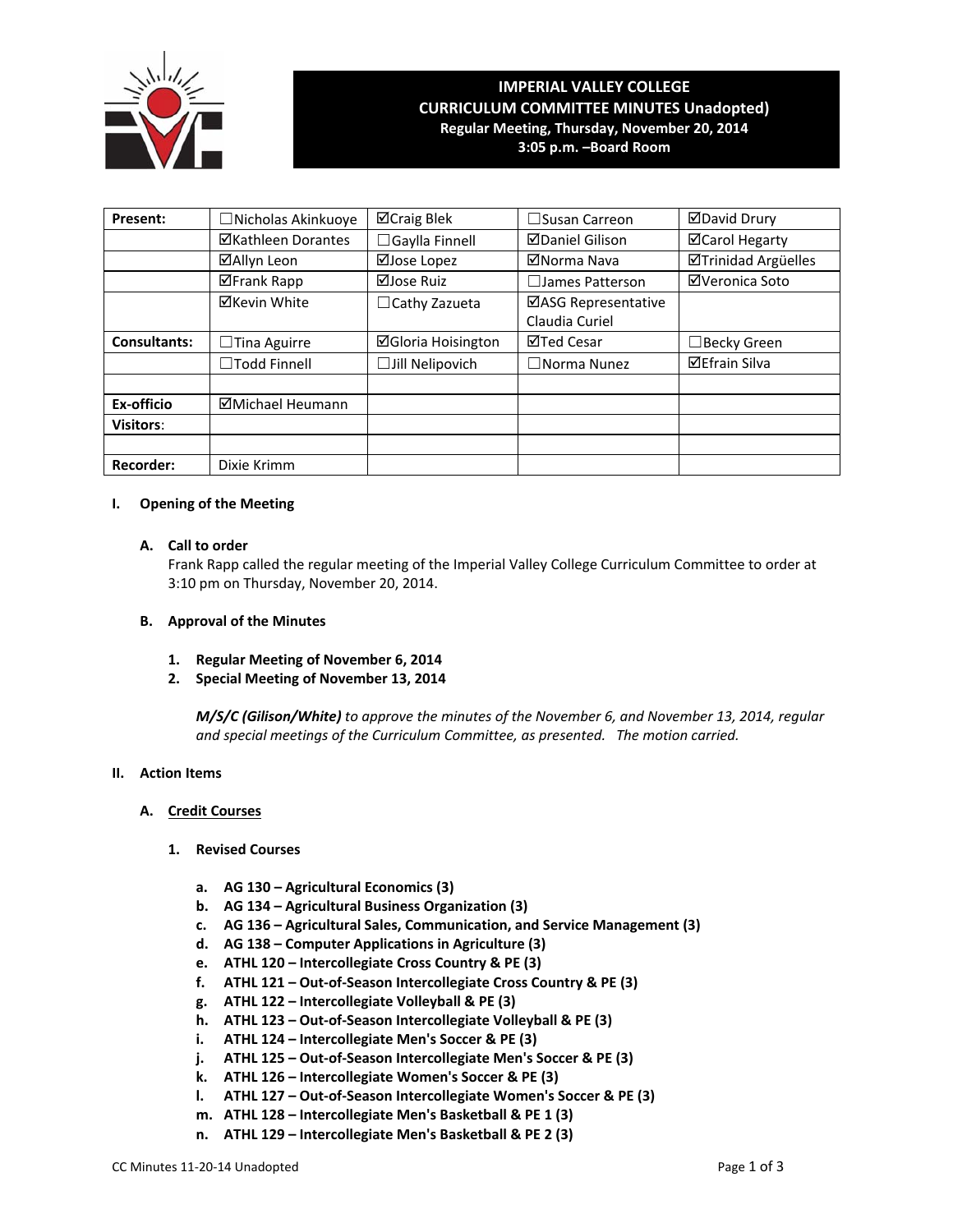- **o. ATHL 130 – Intercollegiate Women's Basketball & PE 1 (3)**
- **p. ATHL 131 – Intercollegiate Women's Basketball & PE 2 (3)**
- **q. ATHL 132 – Out‐of‐Season Intercollegiate Baseball & PE (3)**
- **r. ATHL 133 – Intercollegiate Baseball & PE (3)**
- **s. ATHL 134 – Out‐of‐Season Intercollegiate Softball & PE (3)**
- **t. ATHL 135 – Intercollegiate Softball & PE (3)**
- **u. ATHL 136 – Out‐of‐Season Intercollegiate Men's Tennis & PE (3)**
- **v. ATHL 137 – Intercollegiate Men's Tennis & PE (3)**
- **w. ATHL 138 – Out‐of‐Season Intercollegiate Women's Tennis & PE (3)**
- **x. ATHL 139 – Intercollegiate Women's Tennis & PE (3)**
- **y. BUS 167 – Machine Calculation (1)**
- **z. SPAN 210 – Intermediate Spanish II (5)**
- **aa. SPAN 220 – Spanish for Heritage Speakers I (5)**
- **bb. SPAN 221 – Spanish for Heritage Speakers II (5)**
- **cc. SPCH 150 – Intercultural Communication (3)**

*M/S/C (Gilison/White) to approve the update to title, units, description, objectives, content, and texts as indicated in CurricUNET, for items a. through cc. above, effective 2015‐2016, as presented. The motion carried.*

#### **dd. PSY 212 – Research Methods in Psychology (3)**

*M/S/C (White/Soto) to approve the addition of MATH 119 and MATH 120 as "or" for PSY 214 as prerequisites for PSY 212, effective 2014‐2015, as amended. The motion carried.*

The motion was amended to add MATH 120 (statistics course number that was replaced by MATH 119).

### **2. New Courses**

#### **a. BUS 105 – Business Office Math (3)**

*M/S/C (Blek/Soto) to approve the addition of BUS 105, to the credit curriculum, effective 2015‐ 2016, as presented. The motion carried.*

- Daniel Gilison asked about the level of Math involved in the course
- Craig Blek explained that it was very low level, the math involves payroll, markdown, markups and other math specifically related to bookkeeping.

#### **B. Degrees and Certificates**

**1. Revised Degrees and Certificates**

#### **a. Spanish Degree (Associate in Arts in Spanish for Transfer)**

*M/S/C (Ruiz/Soto) to approve the revision of the Spanish Degree Program, from Associate in Arts (A.A.) Degrees to Associate in Arts for Transfer (A.A.‐T.) Degree, effective 2015‐2016, as presented. The motion carried.*

#### **b. Business Accounting Technician Degree and Certificate**

*M/S/C (Blek/Drury) to approve the revision of the Business Accounting Technician Degree and Certificate Programs, effective 2015‐2016, as presented. The motion carried.*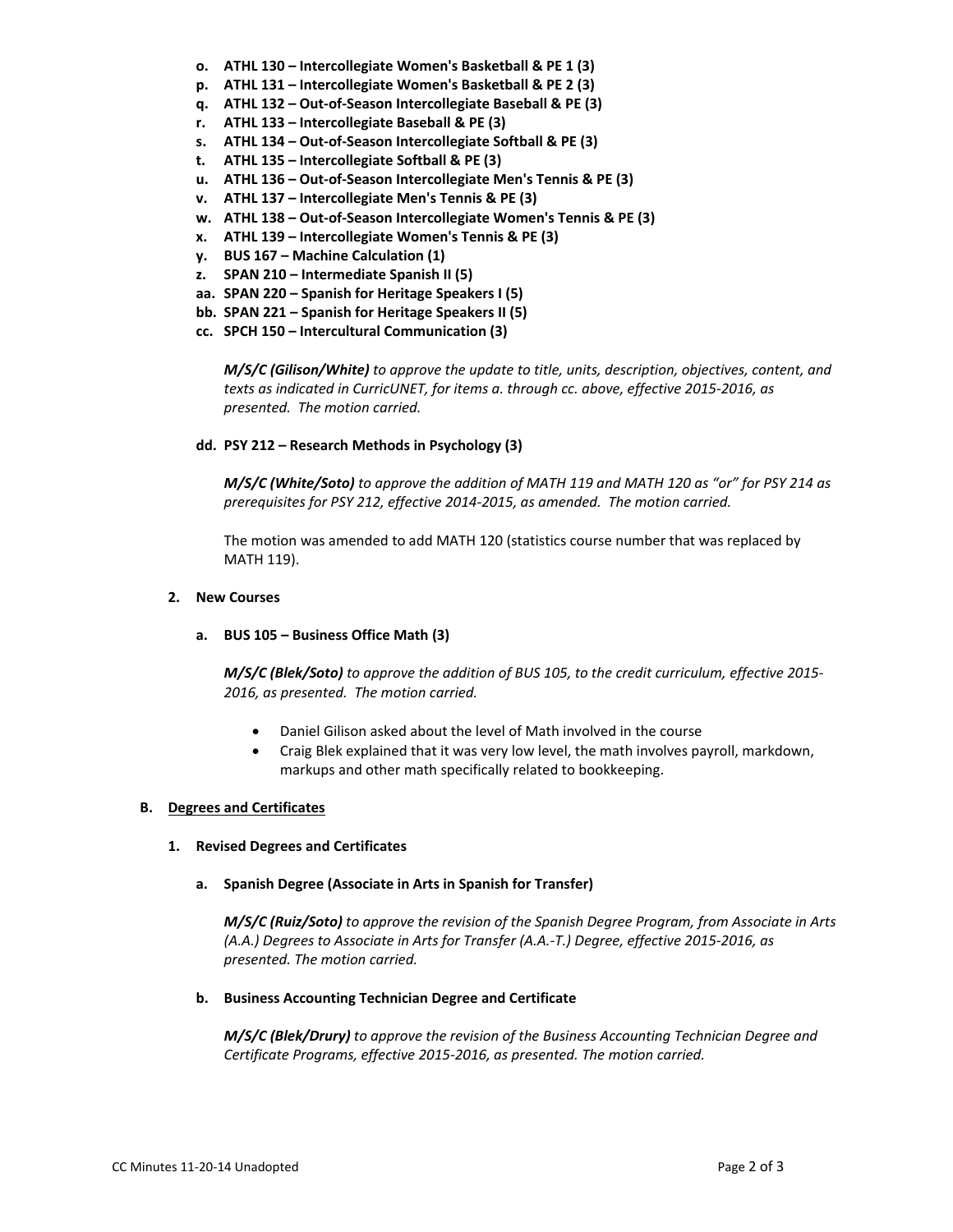# **2. Elementary Teacher Education for Transfer Degree – Department Assignment**

*M/S (White/Leon) to recommend the assignment of the Elementary Teacher Education for Transfer Degree to the Behavioral and Social Sciences Department. The motion carried.*

- Kevin White this was brought up in the past and there were 3 departments that expressed interest in this program. PE, Behavioral and Social Science, and Arts and Letters.
- David Drury would like an opportunity to talk about it with his department.
- Frank Rapp James Patterson would like to oversee it if the Behavioral and Social Sciences Department were not interested.
- After brief discussion Kevin White stated that Behavioral and Social Sciences would like to oversee the program.

## **C. Curriculum Policies and Procedures**

# **1. AP 4235 Credit by Examination**

*M/S (Leon/Blek) to approve the revision to Academic Procedures (AP) 4235, Credit by Examination, effective as of this date of November 20, 2014, as presented. The motion carried.*

- Gloria Hoisington explained some of the changes to the AP, enrollment and administrative fees will not be charged for credit earned through CTE High School Credit by Exam.
- Kevin White asked what the financial benefit was to the college
- Efrain Silva stated that although there is no monetary benefit, this exposes students to what IVC can offer and encourages their continued attendance.

#### **D. Course Outline of Record**

#### **1. Core Content Percentage Removal**

*M/S (Blek/Leon) to approve the removal of percentage indication for core content on the official course outlines of record, effective as of this date of November 20, 2014, as presented. The motion carried.*

## **III. Discussion Items**

#### **1. PE 170‐172 – Bowling Course Fees – David Drury**

Item pulled and will be addressed at the next regular meeting on December 4th.

#### **IV. Information Items**

None

#### **V. Other Items**

None

#### **VI. Next Regular Meeting: DECEMBER 4, 2014, 3:05pm in the Board Room**

#### **VII. The meeting adjourned at 3:38 p.m.**

In accordance with the Ralph M. Brown Act and SB 751, minutes of the IVC Curriculum Committee record the votes of all committee members as follows: (1) Members recorded as absent are presumed not to have voted; (2) the names of members voting in the minority or abstaining are recorded; (3) all other members are presumed to have voted in the majority.